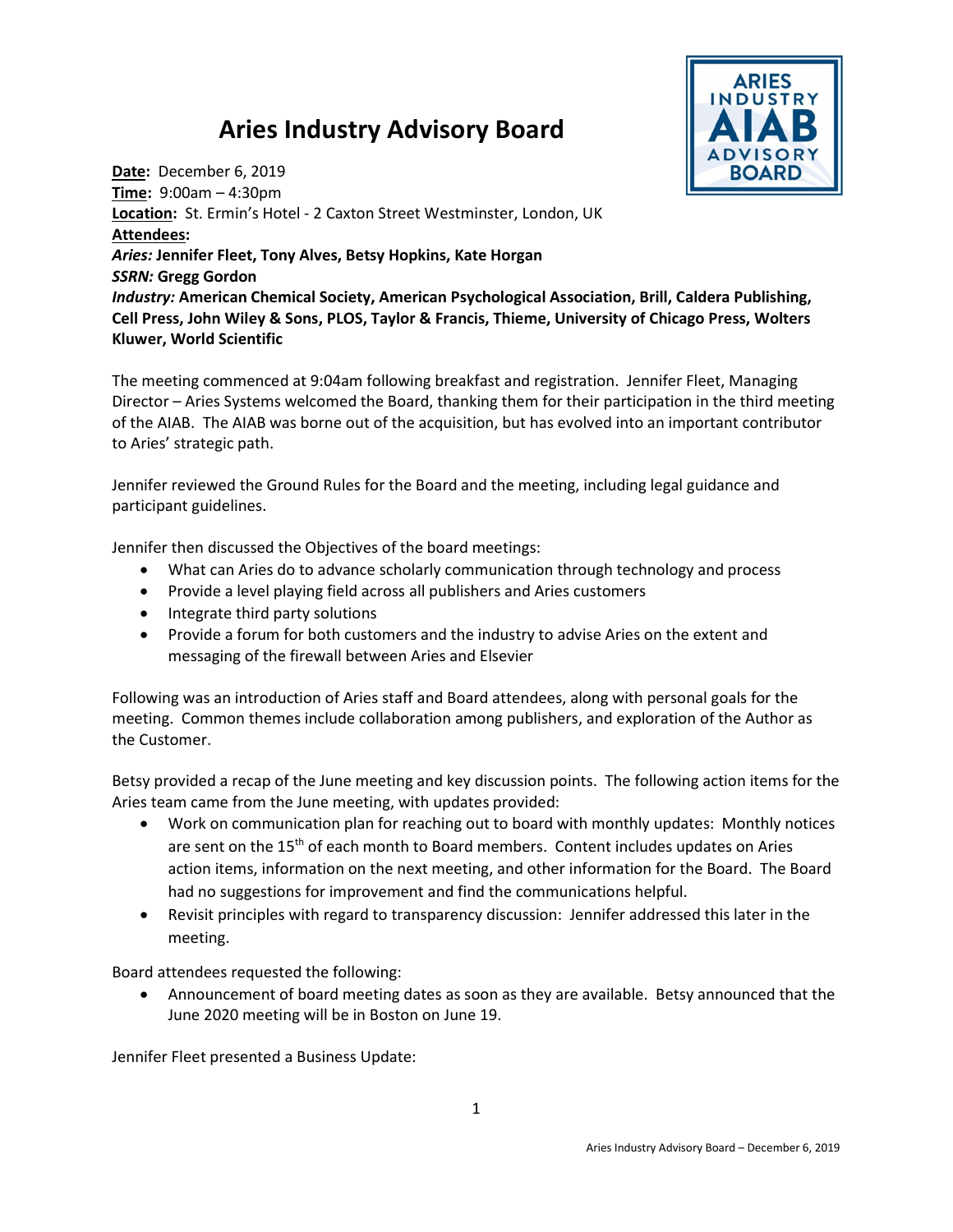- Lyndon Holmes officially retired in September 2019, and is no longer working in any advisory role with Aries or Elsevier.
- Jennifer's title has changed from Chief Operating Officer to Managing Director to be in alignment with other Senior Management within Elsevier.
- Jennifer again reports to Olivier Dumond at Elsevier, who is based in London, UK. Aries continues to be under the Research Products branch of Elsevier.
- Jennifer is currently hiring for a Director of Marketing to fill a void left by Richard Wynne when he left the organization. Over the past year, there has been a noticeable shift in the industry from viewing Aries as a small company who had to prove our stability and reliability to viewing us as a company that is supported by a larger organization, allowing Aries to devote more of our marketing strategy to industry initiatives and less to proving our worth. A Director of Marketing will assist in focusing that messaging.

Jennifer continued by presenting Aries' response to the request for greater transparency at the June meeting:

- At the last meeting we reviewed our Guiding Principles and discussed the guide for sharing and communication. It was raised that Gregg Gordon was present, and the question of his role and how it relates to the Principles was raised.
- Jennifer presented further detail on how we are putting these Principles to work.
	- 1. Customer-specific information needs to be kept confidential (within Aries).
		- All specific disclosures or interactions between Aries/Elsevier/customer must be formalized with a three-party nondisclosure agreement. This Includes provisions for named individuals to be part of the conversation.
	- 2. Aries will adopt Elsevier Technology standards with local Aries administrators wherever customer-confidential information is involved.
		- Aries will adopt technology standards that will be beneficial, but management and access will be limited only to Aries staff.
		- Where appropriate, Aries will leverage Elsevier contacts for input on best practices, etc., but no client-specific information will ever be shared.
	- 3. Aries and Elsevier need to visibly and proactively demonstrate that it is keeping all customer-specific information confidential.
		- **EXTER 15 Aries is developing automated systems for internal administration of invoicing** that will also provide top-line financial data only to Elsevier. Aries continues to administer all contracts internally.
	- 4. All communication and branding should be "Aries" to visibly and proactively demonstrate that the day-to-day business operations are separated.
		- Aries remains a separate legal entity with Jennifer as Managing Director of Aries.
	- 5. All Aries customers have an equal opportunity to develop and enhance their own submission environments.
		- Elsevier has access to the same development roadmap as Aries presents to all clients at advisory board or user group meetings.
		- Elsevier has a funded development team (an option available to all clients), though overall prioritization of new features is at the discretion of the Director of Product Management (Tony Alves).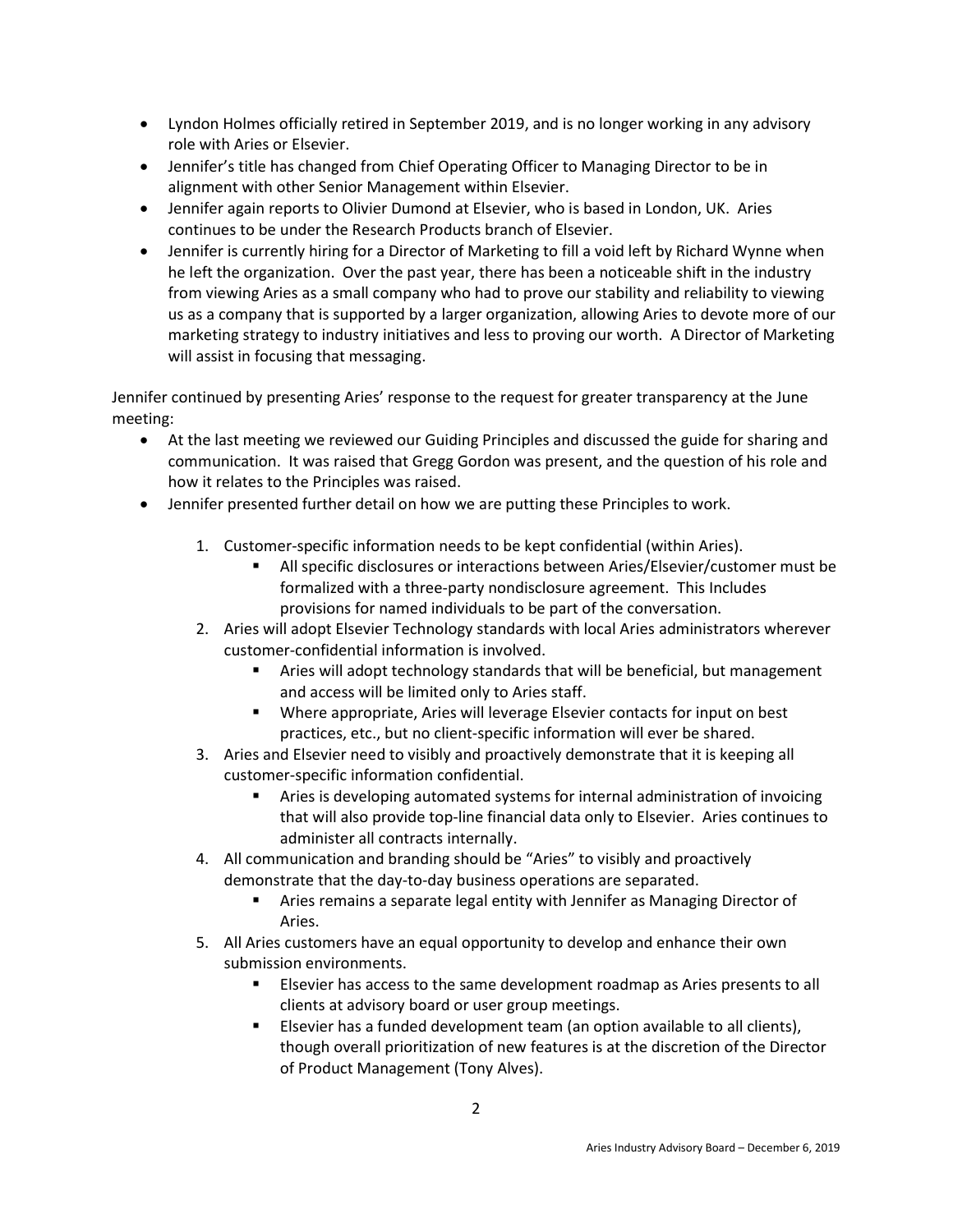- There are currently two major Elsevier projects underway: Migration of all Elsevier titles to Editorial Manager, and the Acquisition Integration. The above Principles and what they mean are known by all participants in those two projects.
- Gregg Gordon is involved as a resource for Jennifer as she navigates the acquisition and how Aries can continue to work in the Elsevier sphere, and he also is a resource for Jake Kelleher (Director of Sales) to develop new sales ideas.
- As discussed in June, an escalation framework has been put in place in the event of a perceived breach or violation of these principles:
	- o Aries employee reports it to their supervisor
	- o Aries management team is notified
	- $\circ$  Jennifer Fleet, Managing Director then sends notifications (if necessary) to:
		- Aries Industry Advisory Board
		- Senior Vice President and Global General Counsel of Elsevier (Jan Bij de Weg)
- Examples of items to be raised to the Board include, but are not limited to:
	- o Detailed financial disclosures rather than top-level detail
	- $\circ$  Contract terms that identify specific customer competitive detail without that customer's consent
	- o Elsevier access to non-Elsevier people or publisher data

Additional conversations included:

- Elsevier does not have any other business units like Aries, which is why defining these Principles and how they are applied is an ongoing discussion. Elsevier management is incredibly thoughtful on how to make this relationship work the right way for all clients.
- In drafting the Principles, Aries and Elsevier worked through possible scenarios that would violate the Principles and took action to prevent those scenarios. These include designated office space for Elsevier employees within Aries offices that have internal network access completely disabled. The "ethical hacking" audit was also a direct result of these principles.
- Aries is also careful of "softer" breaches as well; should any client ask if other clients have used a feature or explored a strategy, we are cautious to not share other client names without express permission.
- Aries has proceeded with having a SOC 3 audit, and the report will be posted publicly on our website when it is finalized.

Tony Alves continued the meeting with the Development Roadmap and Strategic Initiatives:

- Our primary product is Editorial Manager, which has been used by thousands of journals for many years. Beyond that, we also have ProduXion Manager, a production tracking tool that integrates with EM.
	- o Task Manager is a separately licensed "task management" module
	- o Commerce Manager is a separately licensed integrated e-commerce tool (not APCs)
	- o Our newest product is LiXuid Manuscript; separately licensed XML-based workflow tools
- Our development principles remain the same: EM is built on a single code base architecture, with all business rules stored at the database level, not in the source code. All development is available for all clients to use, making the system highly configurable.
- Development ideas come from multiple sources, including user meetings, industry events and initiatives, and client requests.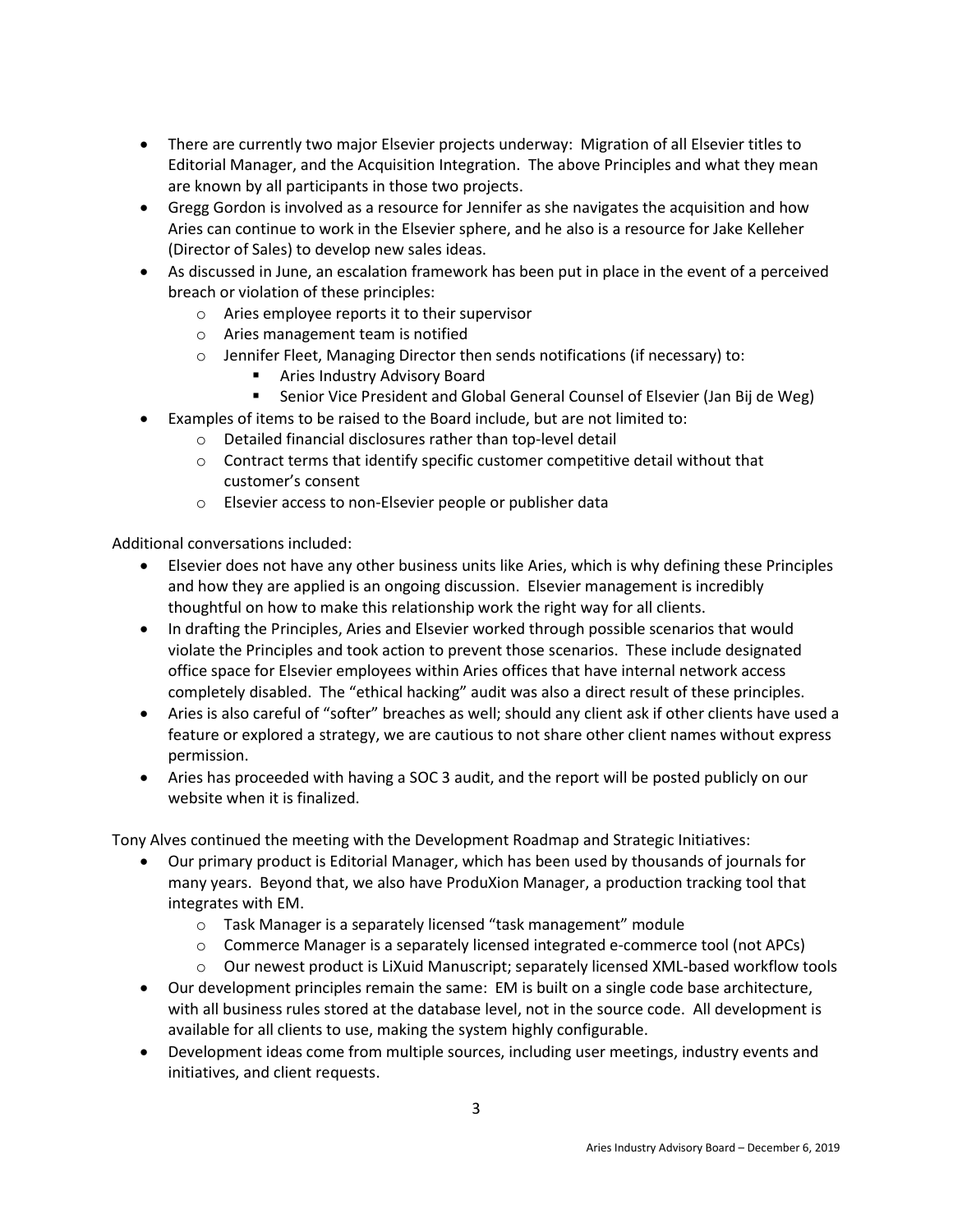- Aries has created, and recently hired for a new position, a UI/UX designer, to assist in reviewing the Interface and User Experience of the entire system. Though he is an Aries resource, he will have access to Elsevier tools and teams for consultation.
- Over the next year, we will be shifting from two releases per year to an accelerated feature delivery with new features released every month. We will continue to release feature in the "off" position so clients can enable them as desired. One key benefit to this will be the faster delivery of client-funded features.
- $\bullet$  Some of the Strategic Initiatives we have undertaken are being released in v16.1, with more to come in 17.0 and beyond. These include:
	- o APIs: a general one, APIs to integrate repositories into the Author workflow, and APIs to allow manuscript evaluation tools to integrated with EM.
	- o Batch Configurations
	- o Cross-Publication functions via Enterprise View ProduXion Manager
	- o LiXuid our XML based workflow
- Additionally, we are seeing some industry trends and starting to respond to those, such as Gradual Engagement – Author as customer, Transparent Peer Review, Peer Review Diversity, FAIR Data, etc.

Board attendees requested the following:

- Consideration of extending Enterprise View to the Editorial side, not just PM
- Clarification of which new features are Elsevier funded

The Board broke for lunch, and returned with a Future Preview of the State of the Industry from Kent Anderson:

- Kent delivered a talk with the theme of "Fixing what's broken". Topic areas included:
	- $\circ$  The role of the Publisher as trusted intermediary, and whether that is fully embraced by publishers
	- $\circ$  Is the role of the Publisher to serve the information consumers or the information producers
	- $\circ$  The role and value of peer review, and whether preprint servers subvert the role and value of peer review

Additional conversations included:

- Larger publishers with higher subscription costs are targets for questions of credibility with regard to cost versus quality of the peer review process.
- Whether it be preprint servers, blogs, news sources, it is incumbent on sources to internally review content before posting it. The fact of posting won't change, so how best to get ahead of it?
- Need better messaging on the value of peer review. There may be value in making it more visible and transparent, but would this help recognition of the value, or result in more trolling and lawsuits?
- Open Access is not just a business model, but there are also moral and social aspects to it that need analysis.
- Copyrights are not fully understood by Authors, which can lead to information being reused without authors understanding. They are looking to have their information available for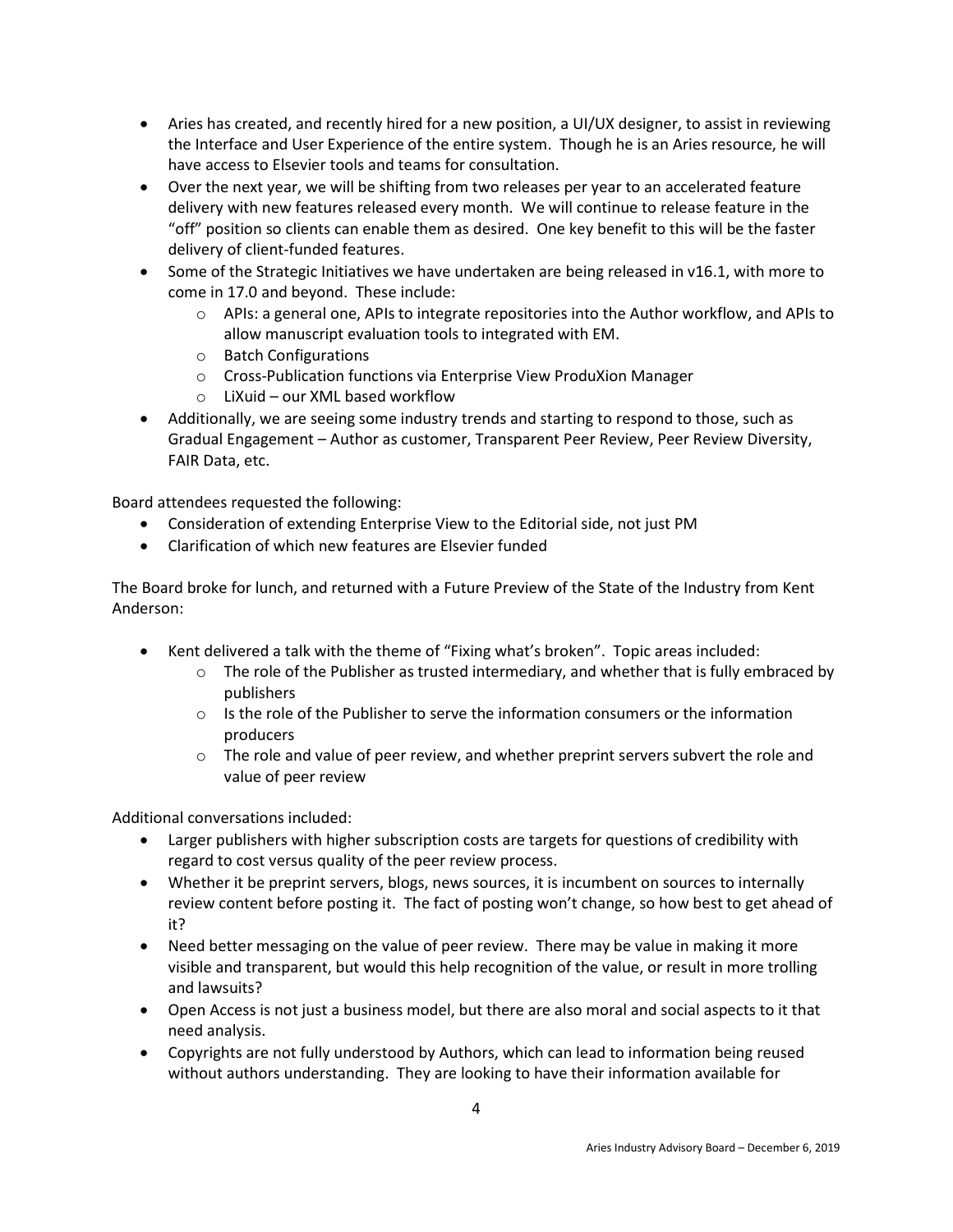anybody to read, but frequently authors are swept up into the CCBY and they don't really understand the implications.

How can publishers as the trusted intermediary do a better job of addressing these issues?

The meeting then transitioned to facilitated discussion with the board as a whole on the following topic areas:

China:

- Quality of research is improving. There is still room for reviewer improvement and reviewer recognition. There is also room for encouraging Editors to take the risk on new reviewers; their chance of accepting the request to review is very high.
- Some Editors are hesitant to work with authors where English is not a first language. Some Editors are also concerned about the possibility of censorship of important information.
- The Board suggested that an Aries investment in better infrastructure would be helpful to enable the building of relationships inside China. Speed does tend to be a challenge for Chinese users.
- Consensus is that China does need to be a priority.

How to diversify the Reviewer Pool:

- Institutional bias continues to exist, but some Board members reported that intentional diversity on Editorial Boards influences intentional diversity in Reviewers. Even when the intentional effort is made, the challenge can be finding that diversity without dragging out the review process.
- Some approaches that have helped in changing the editorial bias are tying Editor goals to diversity goals, establishing Editor and assistant Editors as a way of mentoring, or intentionally allowing each Editor a time to report at the Board Meetings. Early and frequent Editor engagement can also allow for expanded views.

How to implement new standards for submission process:

- The Board agrees it sounds good, but the realities are it is a struggle. Many Editors are attached to their submission questions, citation styles, formatting, etc. Even metadata, which can standardize information, has catches.
- Even at the baseline level, there is disagreement on whether Authors should be required to format on initial submission rather than on revision or at acceptance. Standardizing would prove problematic as well.

How to deal with image manipulation:

- The Board agreed that this is becoming more of a concern. Currently, the primary tools are visual checking and PhotoShop, though there is a need for more tools to be available.
- For future meetings, maybe inviting third party vendors with tools in this area might be helpful, not as a forum for selling but as an educational effort.

Discussion continued, led by Kate Horgan. Topic areas included:

 Collaboration: There are many views of what collaboration means. Meetings like this allow for publishers to share differing views, similar struggles, and to share ideas. But other collaborations are on the technology side, such as the MECA initiative.